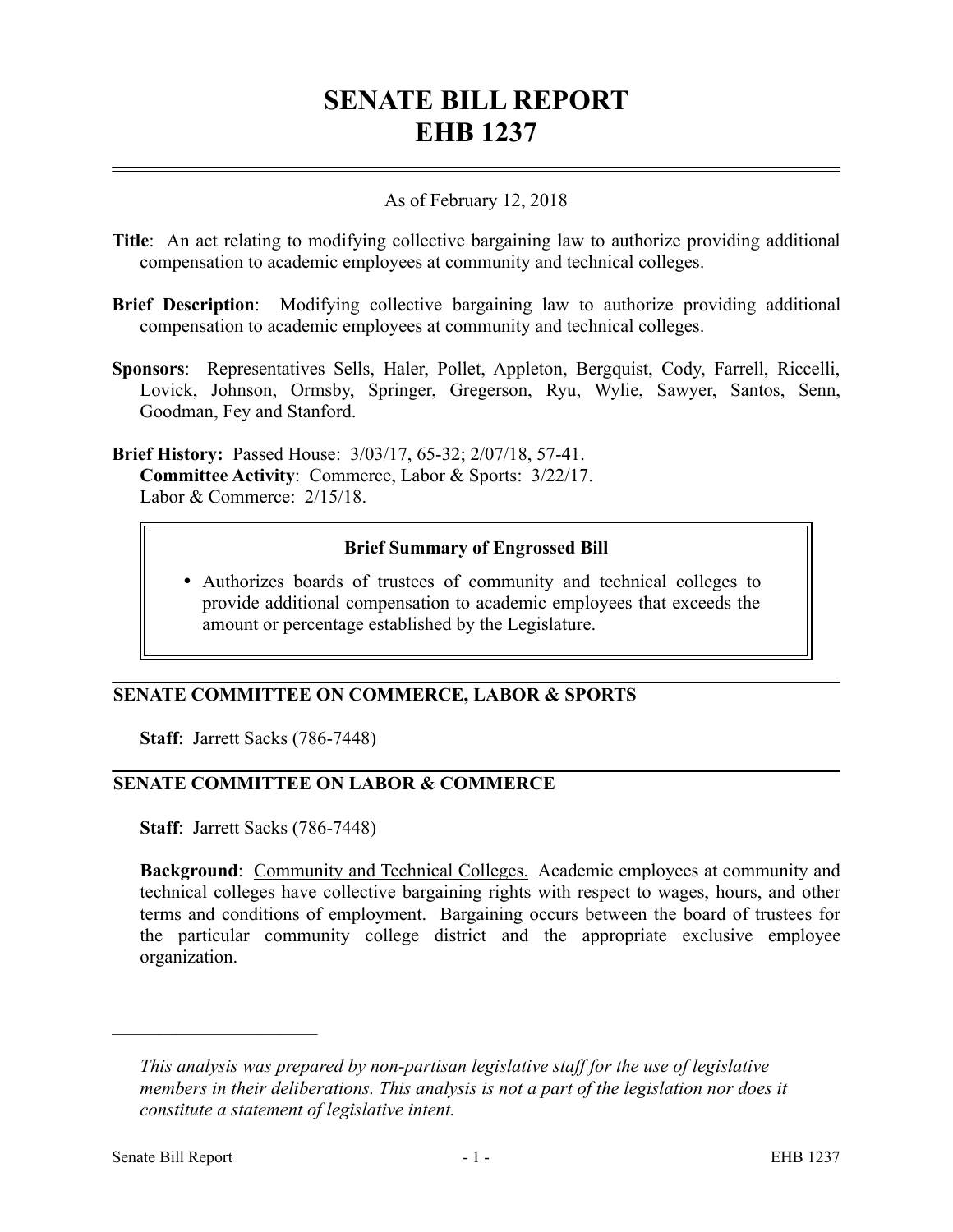Bargaining units at community and technical colleges are composed of academic employees, which include any teacher, counselor, librarian, or department head who is employed by the college district on a full-time or part-time basis. Administrators may be part of the bargaining unit if a majority of the administrators and a majority of the bargaining unit elect to include them.

Provisions in collective bargaining agreements relating to salary increases cannot exceed the amount or percentage established by the Legislature in the appropriations act and allocated to the State Board of Community and Technical Colleges. If any provision of a salary increase is subsequently modified by the Legislature in an appropriations act, the parties must enter into collective bargaining to modify the provisions.

Four-Year Institutions of Higher Education. For faculty of four-year institutions of higher education, a collective bargaining agreement may not include compensation that exceeds the amount or percentage established by the Legislature in the appropriations act. However, the employer may provide additional compensation to the faculty that exceeds that provided by the Legislature.

**Summary of Bill:** A board of trustees may provide additional compensation to academic employees of a community and technical college that exceeds the amount provided by the Legislature.

A written collective bargaining agreement acted upon by a board of trustees must be submitted to the Office of Financial Management by October 1 prior to the fiscal year in which the provisions of the agreement go into effect.

Language providing that contract provisions related to salary increases are not binding on future actions of the Legislature is stricken.

**Appropriation**: None.

**Fiscal Note**: Available.

## **Creates Committee/Commission/Task Force that includes Legislative members**: No.

**Effective Date**: Ninety days after adjournment of session in which bill is passed.

**Staff Summary of Public Testimony (Commerce, Labor & Sports)**: *Testimony from 2017 Regular Session.* PRO: The status quo way of funding faculty salaries does not incentivize faculty to develop new skills and makes it difficult to retain good faculty. Allowing faculty to negotiate salaries improves transparency with regard to community college finances and improves collaboration between faculty and the administration.

CON: Faculty should be paid better, but using local funds to fund salaries is not sustainable. Many of the local funds are already encumbered.

**Persons Testifying (Commerce, Labor & Sports)**: PRO: Karen Strickland, AFT Washington; Bernal Baca, AFT Washington; Sharon Mitchler, AFT Centralia College;